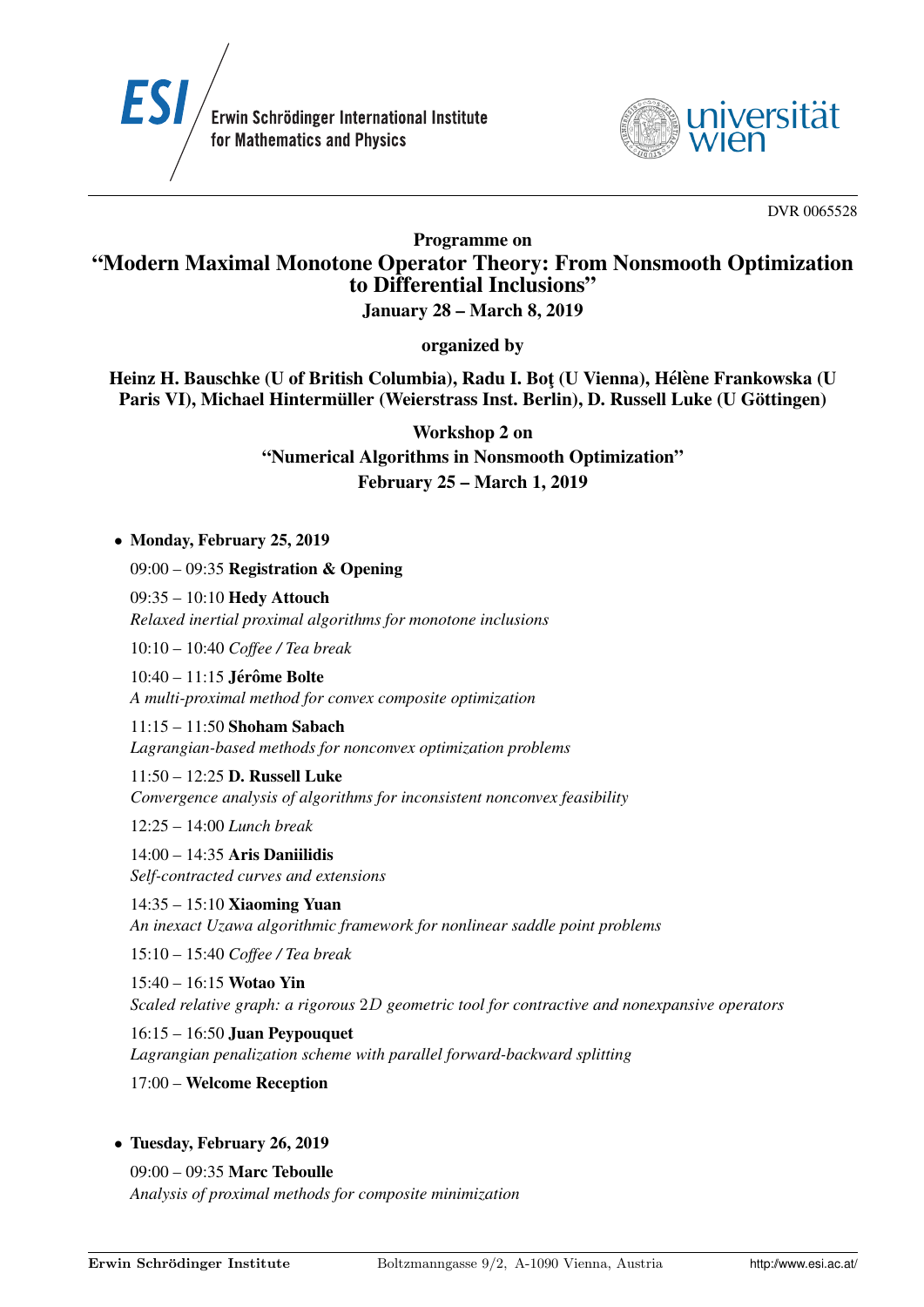## 09:35 – 10:10 Christian Kanzow

*Safeguarded augmented Lagrangian methods in finite and infinite dimensions*

10:10 – 10:40 *Coffee / Tea break*

10:40 – 11:15 Peter Richtarik *SEGA: variance reduction via gradient sketching*

11:15 – 11:50 Ion Necoară *Minibatch stochastic first order methods for composite convex optimization*

## 11:50 – 12:25 Mathias Staudigl

*On the convergence of stochastic forward-backward-forward algorithms with variance reduction in pseudomonotone variational inequality problems*

12:25 – 14:00 *Lunch break*

 $14:00 - 14:35$  Coralia Cartis *Dimensionality reduction techniques for global optimization*

14:35 – 15:10 Immanuel Bomze *Non-convex min-max fractional quadratic problems under quadratic constraints: copositive relaxations*

15:10 – 15:40 *Coffee / Tea break*

15:40 – 16:15 Amir Beck *On the convergence to stationary points of deterministic and randomized feasible descent directions methods*

16:15 – 16:50 Volkan Cevher *Storage optimal semidefinite programming*

## • Wednesday, February 27, 2019

09:00 – 09:35 Patrick Combettes *Between subdifferentials and monotone operators*

09:35 – 10:10 Jonathan Eckstein *Projective splitting with cocoercive operators*

10:10 – 10:40 *Coffee / Tea break*

11:15 – 11:50 Otmar Scherzer

 $10:40 - 11:15$  Szilárd László *A gradient type algorithm with backward inertial steps for a nonconvex minimization*

*Convergence rates of first and higher order dynamics for solving linear ill-posed problems*  $11:50 - 12:25$  Elena Resmerită

*Sparsity regularization: a general non-convex approach*

12:25 – 14:00 *Lunch break*

14:00 – 14:35 Shin-ya Matsushita *Rates of asymptotic regularity for the forward-backward splitting algorithm*

## 14:35 – 15:10 Isao Yamada

*An approximate simultaneous matrix-diagonalization via alternating projection*

15:10 – 15:40 *Coffee / Tea break*

15:40 – 16:15 Walaa Moursi

*Reflected resolvents in the Douglas-Rachford algorithm: order of the operators and linear convergence*

 $16:15 - 16:50$  Minh Đào

*Adaptive Douglas-Rachford splitting algorithm and applications*

18:00 – Workshop Dinner at Heuriger Schübel Auer